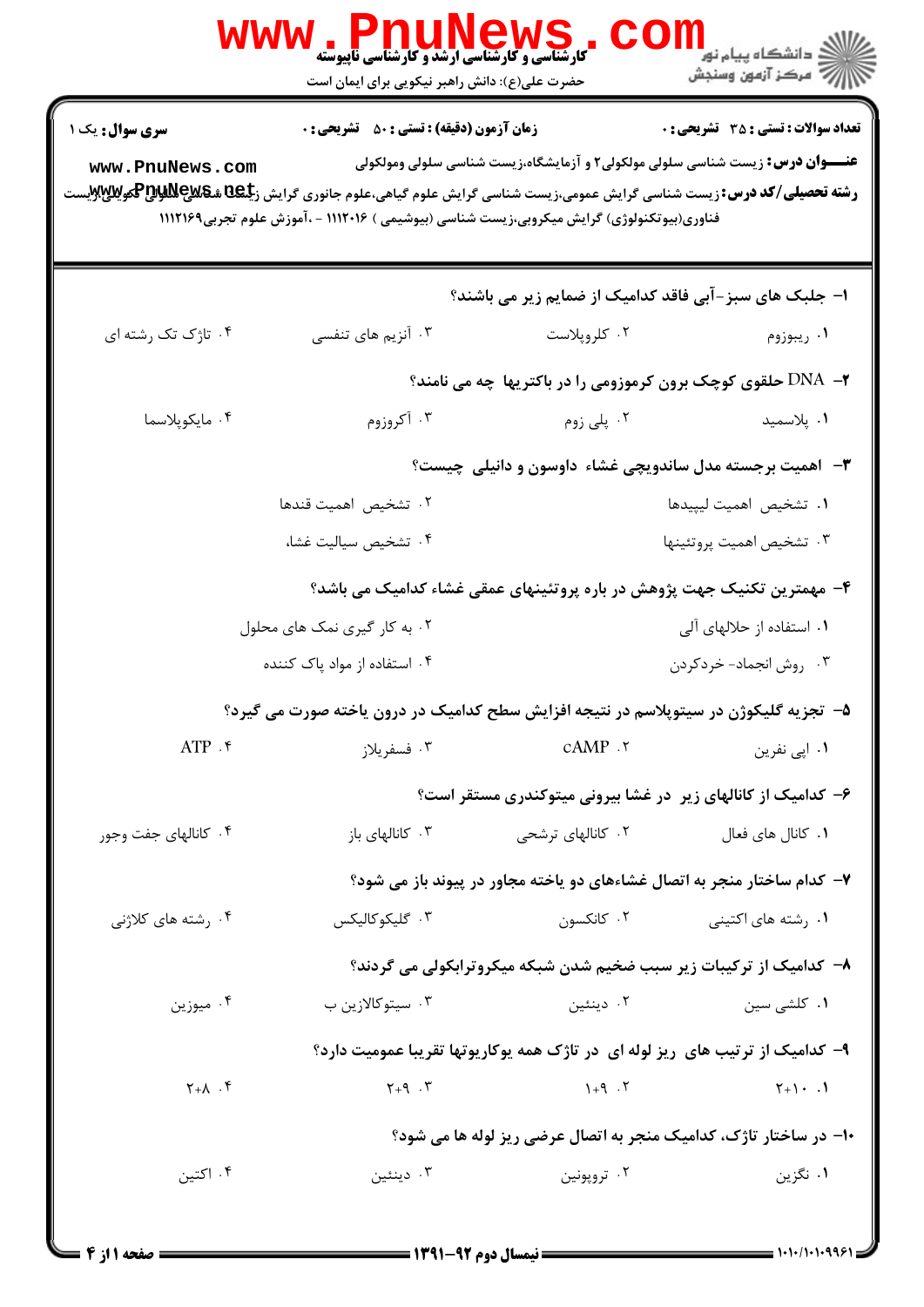|                                                                                                                                                                              | <b>www.PnuNews</b><br><b>کارشناسی و کارشناسی ارشد و کارشناسی ناپیوسته</b><br>حضرت علی(ع): دانش راهبر نیکویی برای ایمان است | COI                                                                                                                                                                                | الان دانشگاه پيام نور دارد.<br>الان مرکز آزمون وسنجش |
|------------------------------------------------------------------------------------------------------------------------------------------------------------------------------|----------------------------------------------------------------------------------------------------------------------------|------------------------------------------------------------------------------------------------------------------------------------------------------------------------------------|------------------------------------------------------|
| سری سوال: ۱ یک<br>www.PnuNews.com<br><b>رشته تحصیلی/کد درس:</b> زیست شناسی گرایش عمومی،زیست شناسی گرایش علوم گیاهی،علوم جانوری گرایش ز <b>جلگ&amp; تهلای©لیلاپ©گ</b> هرِلایی | <b>زمان آزمون (دقیقه) : تستی : 50 ٪ تشریحی : 0</b>                                                                         | <b>عنـــوان درس:</b> زیست شناسی سلولی مولکولی۲ و آزمایشگاه،زیست شناسی سلولی ومولکولی<br>فناوری(بیوتکنولوژی) گرایش میکروبی،زیست شناسی (بیوشیمی ) ۱۱۱۲۰۱۶ - ،آموزش علوم تجربی۱۱۱۲۱۶۹ | <b>تعداد سوالات : تستي : 35 ٪ تشریحي : 0</b>         |
|                                                                                                                                                                              |                                                                                                                            | 11- کدامیک از اندامک های زیر فعالیت پروتئین سازی دارد؟                                                                                                                             |                                                      |
|                                                                                                                                                                              | ۰۲ شبکه اندوپلاسمی ناصاف                                                                                                   |                                                                                                                                                                                    | ۰۱ واکوئل                                            |
|                                                                                                                                                                              | ۰۴ سیستم تیغک های حلقوی                                                                                                    |                                                                                                                                                                                    | ۰۳ میتوکندری                                         |
|                                                                                                                                                                              |                                                                                                                            |                                                                                                                                                                                    | <b>۱۲</b> – آکروزوم در کدامیک از سلولها یافت می شود؟ |
| ۰۴ عصبی                                                                                                                                                                      | ۰۳ اسپرم                                                                                                                   | ۰۲ کېدی                                                                                                                                                                            | ۰۱ خونی                                              |
|                                                                                                                                                                              |                                                                                                                            | ۱۳- کدام آنزیم به عنوان نشانه برای شبکه آندوپلاسمی به کار می رود؟                                                                                                                  |                                                      |
| ATPas . ۴                                                                                                                                                                    | ۰۳ گلوکوز ۶-فسفاتاز                                                                                                        | ٠٢ فاتى اسيل دساتوراز                                                                                                                                                              | ۰۱ فروکتوز ۱-فسفاتاز                                 |
|                                                                                                                                                                              |                                                                                                                            | ۱۴– در جز ۶۰۶ ریبوزوم یوکاریوت ها کدام اسیدهای ریبونوکلئیک وجود دارد؟                                                                                                              |                                                      |
| $\lambda S_9 \Delta S$ .۴                                                                                                                                                    | $\forall$ 5.8s $\delta$ 5.8s $\cdot$ $\forall$                                                                             | $\Delta A S$ ، $18s$ و $\Delta S$ ۰۲                                                                                                                                               | $\lambda S_{\theta} \Delta S$ . 1                    |
|                                                                                                                                                                              |                                                                                                                            | ۱۵– کدام اسید ریبونوکلئیک سبب اتصال دو جزء ریبوزوم با یکدیگر می گردد؟                                                                                                              |                                                      |
| $YAS$ . $F$                                                                                                                                                                  |                                                                                                                            | $\Delta S \cdot Y$ and $\Delta S \cdot Y$ and $\Delta A S \cdot Y$                                                                                                                 |                                                      |
|                                                                                                                                                                              |                                                                                                                            |                                                                                                                                                                                    | ۱۶– اکروزوم در سلول معادل کدام اندامک می باشد؟       |
| ۰۴ شبکه اندویلاسمی                                                                                                                                                           | ۰۳ لیزوزوم                                                                                                                 | ۰۲ میتوکندری                                                                                                                                                                       | ۰۱ دستگاه گلژی                                       |
|                                                                                                                                                                              |                                                                                                                            |                                                                                                                                                                                    |                                                      |
|                                                                                                                                                                              |                                                                                                                            | ۱۷- کدامیک از ترکیبات زیر سبب ناپایداری غشا لیزوزوم می گردد؟                                                                                                                       |                                                      |
| ۰۴ هیدروکورتیزون                                                                                                                                                             | رتينول $\cdot$ ۳ $\cdot$                                                                                                   | ۰۲ اسید فسفاتاز                                                                                                                                                                    | ۰۱ استروئیدها                                        |
|                                                                                                                                                                              |                                                                                                                            | ۱۸- منشاء گلی اکسی زوم کدامیک از اندامک های سلولی است؟                                                                                                                             |                                                      |
| ۰۴ ليزوزوم                                                                                                                                                                   | ۰۳ شبکه آندوپلاسمی                                                                                                         | ۰۲ میتوکندری                                                                                                                                                                       | ۰۱ دستگاه گلژی                                       |
|                                                                                                                                                                              |                                                                                                                            |                                                                                                                                                                                    | 19- کدامیک جزء آنزیم های گلی اکسی زوم می باشد؟       |
| ۰۴ فروکتوکیناز                                                                                                                                                               | ۰۳ پیرووات کیناز                                                                                                           | ۰۲ ایزوسیترات لیاز                                                                                                                                                                 | ۰۱ گلوکوکیناز                                        |
|                                                                                                                                                                              |                                                                                                                            | ۲۰- کدامیک از سیتوکرومهای زیر در مجموعه ۳ در غشا درونی میتوکندری یافت می گردد؟                                                                                                     |                                                      |
| $FMN$ $\cdot$                                                                                                                                                                | C1.7                                                                                                                       | a3 .r                                                                                                                                                                              | $a \cdot \mathbf{1}$                                 |
|                                                                                                                                                                              |                                                                                                                            |                                                                                                                                                                                    |                                                      |
|                                                                                                                                                                              |                                                                                                                            |                                                                                                                                                                                    |                                                      |
| <b>: صفحه 21ز 4</b>                                                                                                                                                          |                                                                                                                            | <b>==</b> نیمسال دوم ۹۲-۱۳۹۱ <b>=</b>                                                                                                                                              | = \^\^/\^\^996\=3                                    |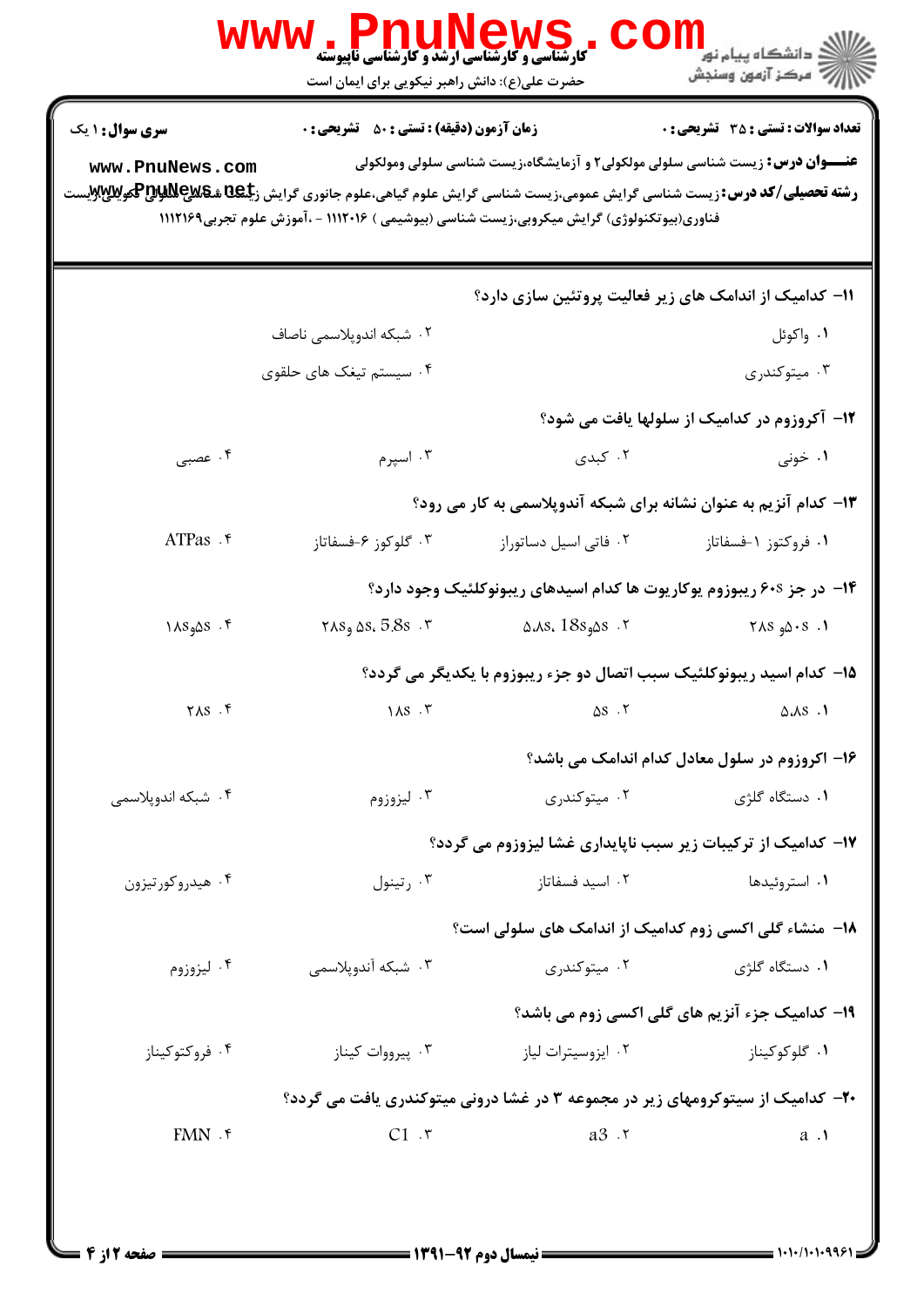|                                                                                                                                                                                      | ، IP MUNEWS کا استفادها<br>کارشناسی و کارشناسی ارشد و کارشناسی ناپیوسته<br>حضرت علی(ع): دانش راهبر نیکویی برای ایمان است                         |                                                                                      | <mark>≦</mark> دانشگاه پیام نو <mark>ر</mark><br><i>[[7</i> مرڪز آزمون وسنڊش |
|--------------------------------------------------------------------------------------------------------------------------------------------------------------------------------------|--------------------------------------------------------------------------------------------------------------------------------------------------|--------------------------------------------------------------------------------------|------------------------------------------------------------------------------|
| <b>سری سوال : ۱ یک</b><br>www.PnuNews.com<br><b>رشته تحصیلی/کد درس:</b> زیست شناسی گرایش عمومی،زیست شناسی گرایش علوم گیاهی،علوم جانوری گرایش ز <b>یگهای های این این این این</b><br>. | <b>زمان آزمون (دقیقه) : تستی : 50 ٪ تشریحی : 0</b><br>فناوری(بیوتکنولوژی) گرایش میکروبی،زیست شناسی (بیوشیمی ) ۱۱۱۲۰۱۶ - ،آموزش علوم تجربی۱۱۱۲۱۶۹ | <b>عنـــوان درس:</b> زیست شناسی سلولی مولکولی۲ و آزمایشگاه،زیست شناسی سلولی ومولکولی | <b>تعداد سوالات : تستی : 35 - تشریحی : 0</b>                                 |
|                                                                                                                                                                                      |                                                                                                                                                  | <b>۲۱</b> - کدامیک از پلاست های زیر نقش ذخیره چربی و روغنهای اساسی را بعهده دارد؟    |                                                                              |
| ۰۴ اولئوپلاست                                                                                                                                                                        | ۰۳ اتيوپلاست                                                                                                                                     | ۰۲ کلروپلاست                                                                         | ۰۱ امیلوپلاست                                                                |
|                                                                                                                                                                                      |                                                                                                                                                  |                                                                                      | ۲۲– کدامیک در تمام مراحل تمایز پلاستید وجود دارد؟                            |
| ۰۴ کاروتن                                                                                                                                                                            | ۰۳ تيلاکوئيد                                                                                                                                     | ۰۲ پلاستوگلوبول                                                                      | ٠١ كلروفيل                                                                   |
|                                                                                                                                                                                      |                                                                                                                                                  | ۲۳– کدامیک از هیستونهای زیر رابط بین نوکلئوزوم ها می باشد؟                           |                                                                              |
| H4.                                                                                                                                                                                  | $H1 \cdot r$ $H2A \cdot r$                                                                                                                       |                                                                                      | H3.1                                                                         |
|                                                                                                                                                                                      |                                                                                                                                                  | ۲۴− نوکلئوزوم به عنوان ۖ واحد تکرار شونده کروماتین، از چند جفت باز تشکیل شده است؟    |                                                                              |
| 10.7                                                                                                                                                                                 |                                                                                                                                                  | $\gamma \cdot \cdot \cdot \gamma$ $\gamma \cdot \cdot \cdot \gamma$                  | $\cdots$                                                                     |
|                                                                                                                                                                                      |                                                                                                                                                  | ۲۵– در طبقه بندی کروموزومها و تعیین تیپ آنها کدام ویژگی مهمترین نقش را دارد؟         |                                                                              |
|                                                                                                                                                                                      | ۰۲ محل قرار گرفتن سانترومر                                                                                                                       |                                                                                      | ۰۱ محل قرار گرفتن هستک                                                       |
|                                                                                                                                                                                      | ۰۴ تعداد کروموزومهای اضافی در سلول                                                                                                               |                                                                                      | ۰۳ طول بازوی کوچک                                                            |
|                                                                                                                                                                                      |                                                                                                                                                  |                                                                                      | 76- نوک کروموزوم را چه می نامند؟                                             |
| ۰۴ جسم بار                                                                                                                                                                           | ۰۳ تلومر                                                                                                                                         | ۰۲ نوکلئوزوم                                                                         | ۰۱ سانترومر                                                                  |
|                                                                                                                                                                                      |                                                                                                                                                  | ۲۷- کروموزومهای پلی تن در کدامیک از جانوران زیر وجود دارند؟                          |                                                                              |
|                                                                                                                                                                                      | ۰۲ لاروهای خاصی از دوبالان                                                                                                                       |                                                                                      | ٠١. ماهيها                                                                   |
|                                                                                                                                                                                      | ۰۴ خزندگان                                                                                                                                       |                                                                                      | ۰۳ دوزیستها                                                                  |
|                                                                                                                                                                                      |                                                                                                                                                  |                                                                                      | <b>۲۸</b> – کینتوکور چه نوع طبیعتی  دارد؟                                    |
| ۰۴ گليکوليپيدي                                                                                                                                                                       | بروتئينى $\cdot^{\mathsf{w}}$                                                                                                                    | ۰۲ کربوهیدراتی                                                                       | ۰۱ لیپیدی                                                                    |
|                                                                                                                                                                                      | <b>۲۹</b> - کدامیک از آنزیمهای زیر تشکیل پیوندهای فسفو دی استری را برای اتصال انتهای شکسته دو زنجیر DNA تسریع می                                 |                                                                                      | كند؟                                                                         |
| ۰۴ اندونوكلئاز                                                                                                                                                                       | DNA . ۳ پلی مراز                                                                                                                                 | ۲.  DNA لیگاز                                                                        | ٠١. هليكاز                                                                   |
|                                                                                                                                                                                      |                                                                                                                                                  | ۳۰– کدون آغازگر سنتز پروتئین در پروکاریوت ها کدامیک می باشد؟                         |                                                                              |
| ۰۴ تريپتوفان                                                                                                                                                                         | ۰۳ فرمیل- متیونین                                                                                                                                | ۰۲ لیزین                                                                             | ۰۱ متيونين                                                                   |
| <b>: صفحه 3 از 4</b>                                                                                                                                                                 | = نیمسال دوم ۹۲-۱۳۹۱ =                                                                                                                           |                                                                                      | = 1・1・/1・1・9961 ;                                                            |